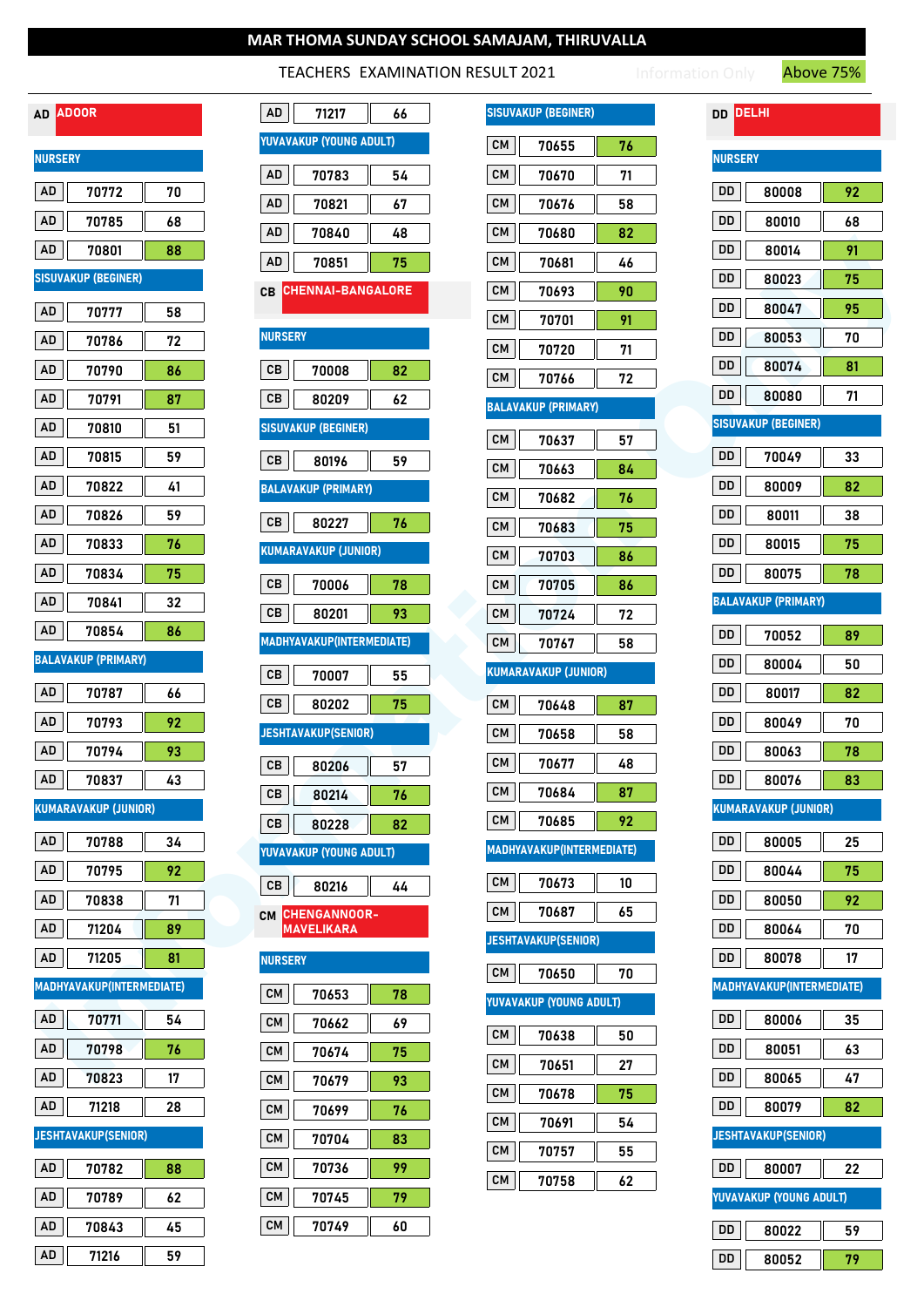### TEACHERS EXAMINATION RESULT 2021

|                                  | ACTILITY LAVARITY MICH RESOLT LOLL |                                           | 11008C1370                       |
|----------------------------------|------------------------------------|-------------------------------------------|----------------------------------|
| DD                               | KC                                 | KM                                        | KP                               |
| 80066                            | 70215                              | 70045                                     | 70969                            |
| 55                               | 34                                 | 78                                        | 42                               |
| KOTTAYAM - KOCHI<br>KC           | KC<br>70216<br>32                  | KM<br>70106<br>48                         | KP<br>81<br>70999                |
|                                  | KC                                 | KM                                        | KP                               |
|                                  | 80269                              | 71196                                     | 79                               |
|                                  | 29                                 | 51                                        | 71229                            |
| <b>NURSERY</b>                   | KC<br>80270<br>7                   | MADHYAVAKUP(INTERMEDIATE)                 | KP<br>71240<br>93                |
| KC                               | <b>JESHTAVAKUP(SENIOR)</b>         | KM                                        | KP                               |
| 70133                            |                                    | 70033                                     | 71253                            |
| 61                               |                                    | 61                                        | 61                               |
| KC                               | KC                                 | KM                                        | <b>BALAVAKUP (PRIMARY)</b>       |
| 70208                            | 70218                              | 70080                                     |                                  |
| 46                               | 20                                 | 23                                        |                                  |
| KC                               | KC                                 | KM                                        | KP                               |
| 70237                            | 70260                              | 70107                                     | 70920                            |
| 77                               | 60                                 | 39                                        | 45                               |
| KC                               | KC                                 | KM                                        | KP                               |
| 70242                            | 70275                              | 80252                                     | 70921                            |
| 75                               | 84                                 | 53                                        | 45                               |
| KC                               | KC                                 | <b>JESHTAVAKUP(SENIOR)</b>                | KP                               |
| 70255                            | 71198                              |                                           | 70942                            |
| 76                               | 18                                 |                                           | 71                               |
| KC                               | KC                                 | KM                                        | 70955                            |
| 70278                            | 80274                              | 70012                                     | KP                               |
| 76                               | 18                                 | 25                                        | 57                               |
| KC                               | KC                                 | KM                                        | KP                               |
| 70281                            | 69                                 | 70017                                     | 70970                            |
| 90                               | 80275                              | 25                                        | 57                               |
| KC<br>80280<br>90                | YUVAVAKUP (YOUNG ADULT)            | YUVAVAKUP (YOUNG ADULT)                   | KP<br>70991<br>68                |
| <b>SISUVAKUP (BEGINER)</b>       | KC<br>77<br>70148                  |                                           | KP<br>71001<br>43                |
| KC                               | KC                                 | KM                                        | KP                               |
| 70152                            | 70174                              | 70038                                     | 71232                            |
| 86                               | 64                                 | 48                                        | 27                               |
| KC                               | KC                                 | KM                                        | KP                               |
| 70209                            | 70195                              | 70121                                     | 52                               |
| 20                               | 50                                 | 52                                        | 71254                            |
| KC                               | KC                                 | KM                                        | <b>KUMARAVAKUP (JUNIOR)</b>      |
| 70210                            | 70219                              | 70132                                     |                                  |
| 59                               | 35                                 | 13                                        |                                  |
| KC                               | KC                                 | KOTTARAKARA-                              | KP                               |
| 70233                            | 70220                              | <b>KP</b>                                 | 70881                            |
| 75                               | 47                                 | <b>PUNALUR</b>                            | 57                               |
| KC                               | KC                                 | <b>NURSERY</b>                            | KP                               |
| 70234                            | 70279                              |                                           | 70895                            |
| 93                               | 59                                 |                                           | 64                               |
| KC<br>70238<br>72                | KC                                 | KP<br>70889<br>90                         | KP                               |
| KC<br>70247<br>33                | 80285<br>66                        | KP<br>70898<br>97                         | 70915<br>71                      |
| KC                               | KUNNAMKULAM-                       | KP                                        | KP                               |
| 80261                            | KM                                 | 70901                                     | 70938                            |
| 93                               | <b>MALABAR DIOCESE</b>             | 88                                        | 82                               |
| <b>BALAVAKUP (PRIMARY)</b>       | <b>NURSERY</b>                     | KP<br>70902<br>81                         | KP<br>70961<br>83                |
| KC                               | KM                                 | KP                                        | KP                               |
| 70134                            | 70013                              | 70911                                     | 70992                            |
| 21                               | 83                                 | 76                                        | 21                               |
| KC                               | KM                                 | KP                                        | KP                               |
| 70187                            | 70024                              | 70922                                     | 71255                            |
| 49                               | 85                                 | 88                                        | 75                               |
| KC                               | KM                                 | KP                                        | <b>MADHYAVAKUP(INTERMEDIATE)</b> |
| 70211                            | 92                                 | 70933                                     |                                  |
| 69                               | 70037                              | 78                                        |                                  |
| KC                               | KM                                 | KP                                        | KP                               |
| 70212                            | 70102                              | 70949                                     | 70888                            |
| 67                               | 80                                 | 80                                        | 33                               |
| <b>KUMARAVAKUP (JUNIOR)</b>      | KM                                 | KP                                        | KP                               |
|                                  | 70131                              | 70965                                     | 70896                            |
|                                  | 95                                 | 56                                        | 57                               |
| KC                               | <b>SISUVAKUP (BEGINER)</b>         | KP                                        | KP                               |
| 70142                            |                                    | 70968                                     | 70932                            |
| 49                               |                                    | 83                                        | 64                               |
| KC                               | KM                                 | KP                                        | KP                               |
| 70176                            | 70041                              | 70997                                     | 70963                            |
| 89                               | 76                                 | 89                                        | 51                               |
| KC<br>70190                      | KM<br>70042<br>76                  | KP<br>70998<br>97                         | KP<br>71234<br>35                |
| 63<br>KC                         | KM                                 | KP                                        | <b>JESHTAVAKUP(SENIOR)</b>       |
| 70213<br>29<br>KC                | 70087<br>90                        | 71228<br>75<br><b>SISUVAKUP (BEGINER)</b> | KP<br>70916<br>61                |
| 70214<br>28                      | KM<br>70122<br>84                  |                                           | KP<br>70984<br>13                |
| KC                               | <b>BALAVAKUP (PRIMARY)</b>         | KP                                        | KP                               |
| 70239                            |                                    | 70880                                     | 71237                            |
| 59                               |                                    | 66                                        | 75                               |
| KC                               | KM                                 | KP                                        | KP                               |
| 70282                            | 70022                              | 70903                                     | 71249                            |
| 60                               | 35                                 | 70                                        | 86                               |
| KC                               | KM                                 | KP                                        | YUVAVAKUP (YOUNG ADULT)          |
| 71197                            | 70044                              | 70918                                     |                                  |
| 59                               | 66                                 | 78                                        |                                  |
| <b>MADHYAVAKUP(INTERMEDIATE)</b> | KM                                 | KP                                        | KP                               |
|                                  | 70088                              | 70919                                     | 70862                            |
|                                  | 75                                 | 76                                        | 50                               |
| KC                               | <b>KM</b>                          | KP                                        | KP                               |
| 70144                            | 71                                 | 70926                                     | 70886                            |
| 75                               | 70105                              | 75                                        | 44                               |
| KC<br>41<br>70145                | <b>KUMARAVAKUP (JUNIOR)</b>        | KP<br>70950<br>40                         |                                  |
| KC                               | <b>KM</b>                          | KP                                        |                                  |
| 70146                            | 70023                              | 70951                                     |                                  |
| ${\bf 60}$                       | 90                                 | 70                                        |                                  |

KC 70191 26

| κc             | 70215                                  | 34 |
|----------------|----------------------------------------|----|
| ΚC             | 70216                                  | 32 |
| κc             | 80269                                  | 29 |
| ĸc             | 80270                                  | 7  |
|                | <b>ESHTAVAKUP(SENIOR)</b>              |    |
| ΚC             | 70218                                  | 20 |
| ĸc             | 70260                                  | 60 |
| ĸc             | 70275                                  | 84 |
| ĸc             | 71198                                  | 18 |
| ĸc             | 80274                                  | 18 |
| κc             | 80275                                  | 69 |
|                | <b>IUVAVAKUP (YOUNG ADULT)</b>         |    |
| ΚC             | 70148                                  | 77 |
| κc             | 70174                                  | 64 |
| ΚC             | 70195                                  | 50 |
| κc             | 70219                                  | 35 |
| κc             | 70220                                  | 47 |
| κc             | 70279                                  | 59 |
|                | 80285                                  | 66 |
| ĸc             |                                        |    |
| KM             | KUNNAMKULAM-<br><b>MALABAR DIOCESE</b> |    |
| <b>NURSERY</b> |                                        |    |
| KΜ             | 70013                                  | 83 |
| KM             | 70024                                  | 85 |
| KM             | 70037                                  | 92 |
| KΜ             | 70102                                  | 80 |
| KΜ             | 70131                                  | 95 |
|                | SISUVAKUP (BEGINER)                    |    |
| ΚM             | 70041                                  | 76 |
| KΜ             | 70042                                  | 76 |
| KΜ             | 70087                                  | 90 |
| KΜ             | 70122                                  | 84 |
|                | BALAVAKUP (PRIMARY)                    |    |
| ΚM             | 70022                                  | 35 |
| KΜ             | 70044                                  | 66 |
| KΜ             | 70088                                  | 75 |
| KΜ             | 70105                                  | 71 |
|                | <b>KUMARAVAKUP (JUNIOR)</b>            |    |
| ΚM             | 70023                                  | 90 |

| KM             | 70045                            | 78 |
|----------------|----------------------------------|----|
| KΜ             | 70106                            | 48 |
| KΜ             | 71196                            | 51 |
|                | <b>MADHYAVAKUP(INTERMEDIATE)</b> |    |
| KΜ             | 70033                            | 61 |
| KΜ             | 70080                            | 23 |
| KΜ             | 70107                            | 39 |
| KΜ             | 80252                            | 53 |
|                | <b>JESHTAVAKUP(SENIOR)</b>       |    |
| KΜ             | 70012                            | 25 |
| KΜ             | 70017                            | 25 |
|                | YUVAVAKUP (YOUNG ADULT)          |    |
| KΜ             | 70038                            | 48 |
| KM             | 70121                            | 52 |
| KΜ             | 70132                            | 13 |
| ΚP             | KOTTARAKARA-<br><u>PU</u> NALUR  |    |
| <b>NURSERY</b> |                                  |    |
| ΚP             | 70889                            | 90 |
| ΚP             | 70898                            | 97 |
| ΚP             | 70901                            | 88 |
| ΚP             | 70902                            | 81 |
| ΚP             | 70911                            | 76 |
| ΚP             | 70922                            | 88 |
| ΚP             | 70933                            | 78 |
| ΚP             | 70949                            | 80 |
| ΚP             | 70965                            | 56 |
| ΚP             | 70968                            | 83 |
| ΚP             | 70997                            | 89 |
| ΚP             | 70998                            | 97 |
| ΚP             | 71228                            | 75 |
|                | SISUVAKUP (BEGINER)              |    |
| ΚP             | 70880                            | 66 |
| ΚP             | 70903                            | 70 |
| ΚP             | 70918                            | 78 |
| ΚP             | 70919                            | 76 |
| ΚP             | 70926                            | 75 |
| ΚP             | 70950                            | 40 |
| ΚP             | 70951                            | 70 |
| ΚP             | 70966                            | 50 |

| KP.<br>70969<br>42<br>ΚP<br>70999<br>81<br>ΚP<br>79<br>71229<br>ΚP<br>93<br>71240<br>ΚP<br>71253<br>61<br>BALAVAKUP (PRIMARY)<br>ΚP<br>70920<br>45<br>ΚP<br>70921<br>45<br>ΚP<br>70942<br>71<br>ΚP<br>70955<br>57<br>KP<br>70970<br>57<br>ΚP<br>70991<br>68<br>ΚP<br>71001<br>43<br>ΚP<br>71232<br>27<br>KP.<br>71254<br>52<br>KUMARAVAKUP (JUNIOR)<br>ΚP<br>70881<br>57<br>ΚP<br>70895<br>64<br>ΚP<br>70915<br>71<br>ΚP<br>70938<br>82<br>ΚP<br>70961<br>83<br>ΚP<br>70992<br>21<br>ΚP<br>71255<br>75<br><b>AADH</b><br><b>AKUP(INTE</b><br>DIATE)<br>KP<br>70888<br>33<br>ΚP<br>70896<br>57<br>ΚP<br>70932<br>64<br>ΚP<br>70963<br>51<br>ΚP<br>71234<br>35<br><b>IESHTAVAKUP(SENIOR)</b><br>ΚP<br>70916<br>61<br>ΚP<br>70984<br>13<br>ΚP<br>71237<br>75<br>ΚP<br>71249<br>86<br><b>UVAVAKUP (YOUNG ADULT)</b><br>ΚP<br>70862<br>50<br>ΚP<br>70886<br>44 |  |  |
|-----------------------------------------------------------------------------------------------------------------------------------------------------------------------------------------------------------------------------------------------------------------------------------------------------------------------------------------------------------------------------------------------------------------------------------------------------------------------------------------------------------------------------------------------------------------------------------------------------------------------------------------------------------------------------------------------------------------------------------------------------------------------------------------------------------------------------------------------------------|--|--|
|                                                                                                                                                                                                                                                                                                                                                                                                                                                                                                                                                                                                                                                                                                                                                                                                                                                           |  |  |
|                                                                                                                                                                                                                                                                                                                                                                                                                                                                                                                                                                                                                                                                                                                                                                                                                                                           |  |  |
|                                                                                                                                                                                                                                                                                                                                                                                                                                                                                                                                                                                                                                                                                                                                                                                                                                                           |  |  |
|                                                                                                                                                                                                                                                                                                                                                                                                                                                                                                                                                                                                                                                                                                                                                                                                                                                           |  |  |
|                                                                                                                                                                                                                                                                                                                                                                                                                                                                                                                                                                                                                                                                                                                                                                                                                                                           |  |  |
|                                                                                                                                                                                                                                                                                                                                                                                                                                                                                                                                                                                                                                                                                                                                                                                                                                                           |  |  |
|                                                                                                                                                                                                                                                                                                                                                                                                                                                                                                                                                                                                                                                                                                                                                                                                                                                           |  |  |
|                                                                                                                                                                                                                                                                                                                                                                                                                                                                                                                                                                                                                                                                                                                                                                                                                                                           |  |  |
|                                                                                                                                                                                                                                                                                                                                                                                                                                                                                                                                                                                                                                                                                                                                                                                                                                                           |  |  |
|                                                                                                                                                                                                                                                                                                                                                                                                                                                                                                                                                                                                                                                                                                                                                                                                                                                           |  |  |
|                                                                                                                                                                                                                                                                                                                                                                                                                                                                                                                                                                                                                                                                                                                                                                                                                                                           |  |  |
|                                                                                                                                                                                                                                                                                                                                                                                                                                                                                                                                                                                                                                                                                                                                                                                                                                                           |  |  |
|                                                                                                                                                                                                                                                                                                                                                                                                                                                                                                                                                                                                                                                                                                                                                                                                                                                           |  |  |
|                                                                                                                                                                                                                                                                                                                                                                                                                                                                                                                                                                                                                                                                                                                                                                                                                                                           |  |  |
|                                                                                                                                                                                                                                                                                                                                                                                                                                                                                                                                                                                                                                                                                                                                                                                                                                                           |  |  |
|                                                                                                                                                                                                                                                                                                                                                                                                                                                                                                                                                                                                                                                                                                                                                                                                                                                           |  |  |
|                                                                                                                                                                                                                                                                                                                                                                                                                                                                                                                                                                                                                                                                                                                                                                                                                                                           |  |  |
|                                                                                                                                                                                                                                                                                                                                                                                                                                                                                                                                                                                                                                                                                                                                                                                                                                                           |  |  |
|                                                                                                                                                                                                                                                                                                                                                                                                                                                                                                                                                                                                                                                                                                                                                                                                                                                           |  |  |
|                                                                                                                                                                                                                                                                                                                                                                                                                                                                                                                                                                                                                                                                                                                                                                                                                                                           |  |  |
|                                                                                                                                                                                                                                                                                                                                                                                                                                                                                                                                                                                                                                                                                                                                                                                                                                                           |  |  |
|                                                                                                                                                                                                                                                                                                                                                                                                                                                                                                                                                                                                                                                                                                                                                                                                                                                           |  |  |
|                                                                                                                                                                                                                                                                                                                                                                                                                                                                                                                                                                                                                                                                                                                                                                                                                                                           |  |  |
|                                                                                                                                                                                                                                                                                                                                                                                                                                                                                                                                                                                                                                                                                                                                                                                                                                                           |  |  |
|                                                                                                                                                                                                                                                                                                                                                                                                                                                                                                                                                                                                                                                                                                                                                                                                                                                           |  |  |
|                                                                                                                                                                                                                                                                                                                                                                                                                                                                                                                                                                                                                                                                                                                                                                                                                                                           |  |  |
|                                                                                                                                                                                                                                                                                                                                                                                                                                                                                                                                                                                                                                                                                                                                                                                                                                                           |  |  |
|                                                                                                                                                                                                                                                                                                                                                                                                                                                                                                                                                                                                                                                                                                                                                                                                                                                           |  |  |
|                                                                                                                                                                                                                                                                                                                                                                                                                                                                                                                                                                                                                                                                                                                                                                                                                                                           |  |  |
|                                                                                                                                                                                                                                                                                                                                                                                                                                                                                                                                                                                                                                                                                                                                                                                                                                                           |  |  |
|                                                                                                                                                                                                                                                                                                                                                                                                                                                                                                                                                                                                                                                                                                                                                                                                                                                           |  |  |
|                                                                                                                                                                                                                                                                                                                                                                                                                                                                                                                                                                                                                                                                                                                                                                                                                                                           |  |  |
|                                                                                                                                                                                                                                                                                                                                                                                                                                                                                                                                                                                                                                                                                                                                                                                                                                                           |  |  |
|                                                                                                                                                                                                                                                                                                                                                                                                                                                                                                                                                                                                                                                                                                                                                                                                                                                           |  |  |
|                                                                                                                                                                                                                                                                                                                                                                                                                                                                                                                                                                                                                                                                                                                                                                                                                                                           |  |  |
|                                                                                                                                                                                                                                                                                                                                                                                                                                                                                                                                                                                                                                                                                                                                                                                                                                                           |  |  |
|                                                                                                                                                                                                                                                                                                                                                                                                                                                                                                                                                                                                                                                                                                                                                                                                                                                           |  |  |
|                                                                                                                                                                                                                                                                                                                                                                                                                                                                                                                                                                                                                                                                                                                                                                                                                                                           |  |  |

Information Only **Above 75%**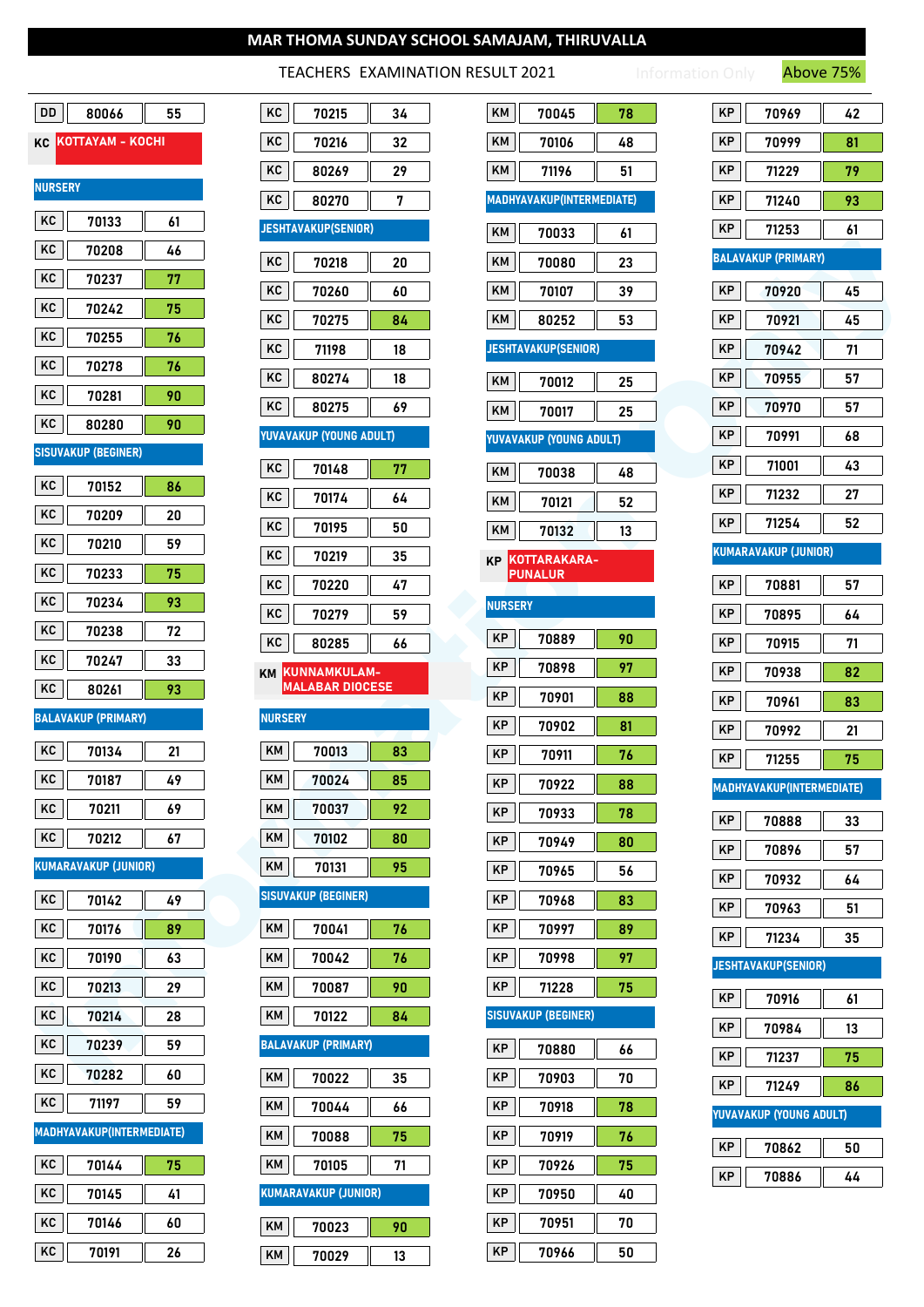#### TEACHERS EXAMINATION RESULT 2021

Information Only **Above 75%** 

# MD MUMBAI

| <b>NURSERY</b> |                            |         |  |  |  |
|----------------|----------------------------|---------|--|--|--|
| МD             | 70068                      | 77      |  |  |  |
| МD             | 80096                      | 90      |  |  |  |
| МD             | 80115                      | 60      |  |  |  |
| МD             | 80178                      | 90      |  |  |  |
| МD             | 80186                      | 94      |  |  |  |
|                | SISUVAKUP (BEGINER)        |         |  |  |  |
| МD             | 70071                      | 90      |  |  |  |
| МD             | 80094                      | 85      |  |  |  |
| МD             | 80125                      | 88      |  |  |  |
| MD             | 80179                      | 75      |  |  |  |
|                | <b>BALAVAKUP (PRIMARY)</b> |         |  |  |  |
| МD             | 80113                      | 66      |  |  |  |
| МD             | 80124                      | 62      |  |  |  |
| МD             | 80180                      | 69      |  |  |  |
| MD             | 80187                      | 65      |  |  |  |
|                | KUMARAVAKUP (JUNIOR)       |         |  |  |  |
| МD             | 70072                      | 69      |  |  |  |
| МD             | 80099                      | 48      |  |  |  |
| МD             | 80108                      | 92      |  |  |  |
| МD             | 80114                      | 52      |  |  |  |
| МD             | 80181                      | 71      |  |  |  |
|                | MADHYAVAKUP(INTERMEDIATE)  |         |  |  |  |
| MD             | 80100                      | ║<br>55 |  |  |  |
| MD I           | 80110                      | 61      |  |  |  |
|                | <b>JESHTAVAKUP(SENIOR)</b> |         |  |  |  |
| МD             | 70001                      | 67      |  |  |  |
| МD             | 70069                      | 84      |  |  |  |
| МD             | 80095                      | 96      |  |  |  |
| МD             | 80101                      | 17      |  |  |  |
| МD             | 80142                      | 83      |  |  |  |
|                | YUVAVAKUP (YOUNG ADULT)    |         |  |  |  |
| МD             | 70002                      | 67      |  |  |  |
| МD             | 70003                      | 64      |  |  |  |
| МD             | 80057                      | 63      |  |  |  |
| МD             | 80102                      | 42      |  |  |  |
| МD             | 80103                      | 44      |  |  |  |

|                             | NM NIRANAM - MARAMON       |         |  |  |  |
|-----------------------------|----------------------------|---------|--|--|--|
|                             | <b>NURSERY</b>             |         |  |  |  |
| NΜ                          | 70455                      | 90      |  |  |  |
| NΜ                          | 70464                      | 98      |  |  |  |
| NΜ                          | 70490                      | 83      |  |  |  |
| <b>NM</b>                   | 70491                      | 88      |  |  |  |
| NΜ                          | 70503                      | 80      |  |  |  |
| NΜ                          | 70504                      | 93      |  |  |  |
| NΜ                          | 70506                      | 76      |  |  |  |
| NΜ                          | 70515                      | 93      |  |  |  |
| NΜ                          | 70555                      | 32      |  |  |  |
| NΜ                          | 70563                      | 54      |  |  |  |
| NΜ                          | 70572                      | 49      |  |  |  |
| <b>NM</b>                   | 70608                      | 95      |  |  |  |
| NМ                          | 80294                      | 93      |  |  |  |
|                             | <b>SISUVAKUP (BEGINER)</b> |         |  |  |  |
| NΜ                          | 70465                      | 79      |  |  |  |
| NΜ                          | 70470                      | 28      |  |  |  |
| NΜ                          | 70489                      | 57      |  |  |  |
| NМ                          | 70564                      | 46      |  |  |  |
| NΜ                          | 70583                      | 89      |  |  |  |
| NΜ                          | 70616                      | 58      |  |  |  |
| <b>NM</b>                   | 70630                      | 87      |  |  |  |
|                             | $N$ M $\parallel$<br>70632 | I<br>88 |  |  |  |
|                             | BALAVAKUP (PRIMARY)        |         |  |  |  |
| NΜ                          | 70466                      | 80      |  |  |  |
| NM                          | 70471                      | 40      |  |  |  |
| <b>NM</b>                   | 70482                      | 36      |  |  |  |
| <b>NM</b>                   | 70493                      | 83      |  |  |  |
| NM                          | 70617                      | 85      |  |  |  |
| <b>KUMARAVAKUP (JUNIOR)</b> |                            |         |  |  |  |
| NΜ                          | 70461                      | 76      |  |  |  |
| <b>NM</b>                   | 70472                      | 59      |  |  |  |
| <b>NM</b>                   | 70483                      | 69      |  |  |  |
| <b>NM</b>                   | 70495                      | 60      |  |  |  |
| <b>NM</b>                   | 70541                      | 88      |  |  |  |
| <b>NM</b>                   | 70598                      | 58      |  |  |  |
| <b>NM</b>                   | 70612                      | 89      |  |  |  |

|                | MD MUMBAI                   |          | <b>NM NIRANAM - MARAMON</b>           | <b>NM</b><br>0S<br>70623<br>50          | 80563                       | 30 |
|----------------|-----------------------------|----------|---------------------------------------|-----------------------------------------|-----------------------------|----|
| <b>NURSERY</b> |                             |          | <b>NURSERY</b>                        | <b>NM</b><br>70628<br>39                | <b>KUMARAVAKUP (JUNIOR)</b> |    |
|                |                             |          |                                       | <b>MADHYAVAKUP(INTERMEDIATE)</b><br>0S  | 80409                       | 78 |
| MD             | 70068                       | 77       | <b>NM</b><br>70455<br>90              | 0S<br><b>NM</b><br>70457<br>36          | 80410                       | 64 |
| MD             | 80096                       | 90       | <b>NM</b><br>70464<br>98              | <b>NM</b><br>70473<br>75<br>0S          | 80419                       | 65 |
| MD.            | 80115                       | 60       | <b>NM</b><br>70490<br>83              | <b>NM</b><br>0S<br>70484<br>18          | 80420                       | 85 |
| MD             | 80178                       | 90       | <b>NM</b><br>70491<br>88              | <b>NM</b><br>0S<br>70497<br>83          | 80486                       | 70 |
| MD             | 80186                       | 94       | <b>NM</b><br>80<br>70503              | <b>NM</b><br>0S<br>70516<br>37          | 80548                       | 82 |
|                | <b>SISUVAKUP (BEGINER)</b>  |          | <b>NM</b><br>70504<br>93              | <b>NM</b><br>0S<br>70574<br>45          | 80554                       | 89 |
| MD             | 70071                       | 90       | <b>NM</b><br>70506<br>76              | <b>NM</b><br>70595<br>0S<br>44          | 80573                       | 85 |
| MD             | 80094                       | 85       | <b>NM</b><br>70515<br>93              | <b>JESHTAVAKUP(SENIOR)</b>              | MADHYAVAKUP(INTERMEDIATE)   |    |
| MD             | 80125                       | 88       | $\mathsf{N}\mathsf{M}$<br>70555<br>32 | <b>NM</b><br>0S<br>70476<br>19          | 80487                       | 61 |
| MD             | 80179                       | 75       | $\mathsf{N}\mathsf{M}$<br>70563<br>54 | 0S<br><b>NM</b><br>70479<br>19          | 80549                       | 91 |
|                | <b>BALAVAKUP (PRIMARY)</b>  |          | <b>NM</b><br>70572<br>49              | <b>NM</b><br>0S<br>70567<br>52          | 80565                       | 34 |
| MD             | 80113                       | 66       | <b>NM</b><br>70608<br>95              | <b>NM</b><br>70575<br>22                | YUVAVAKUP (YOUNG ADULT)     |    |
| MD             | 80124                       | 62       | <b>NM</b><br>93<br>80294              | YUVAVAKUP (YOUNG ADULT)<br>0S           | 80505                       | 86 |
| MD             | 80180                       | 69       | <b>SISUVAKUP (BEGINER)</b>            | <b>NM</b><br>0S<br>70469<br>67          | 80559                       | 78 |
| MD             | 80187                       | 65       | <b>NM</b><br>70465<br>79              | $\mathsf{N}\mathsf{M}$<br>70480<br>58   | RN RANNI-NILACKAL           |    |
|                | <b>KUMARAVAKUP (JUNIOR)</b> |          | <b>NM</b><br>70470<br>28              | <b>NM</b><br>70488<br>41                |                             |    |
| MD             | 70072                       | 69       | <b>NM</b><br>70489<br>57              | <b>NM</b><br>70502<br>32                | <b>NURSERY</b>              |    |
| MD             | 80099                       | 48       | <b>NM</b><br>70564<br>46              | <b>RN</b><br><b>NM</b><br>70550<br>52   | 70308                       | 69 |
| MD             | 80108                       | 92       | <b>NM</b><br>70583<br>89              | <b>RN</b><br><b>NM</b><br>70587<br>39   | 70312                       | 92 |
| MD             | 80114                       | 52       | <b>NM</b><br>70616<br>58              | <b>RN</b><br><b>OS OVERSEAS</b>         | 70317                       | 55 |
| MD             | 80181                       | 71       | <b>NM</b><br>70630<br>87              | <b>RN</b>                               | 70320                       | 79 |
|                | MADHYAVAKUP(INTERMEDIATE)   |          | $\mathsf{N}\mathsf{M}$<br>70632<br>88 | <b>NURSERY</b><br><b>RN</b>             | 70335                       | 65 |
| MD             | 80100                       | 55       | <b>BALAVAKUP (PRIMARY)</b>            | 0S<br><b>RN</b><br>71257<br>100         | 70382                       | 86 |
| <b>MD</b>      | 80110                       | 61       | <b>NM</b><br>80<br>70466              | 0S<br>96<br><b>RN</b><br>80413          | 70391                       | 78 |
|                | <b>JESHTAVAKUP(SENIOR)</b>  |          | <b>NM</b><br>70471<br>40              | 0S<br><b>RN</b><br>99<br>80414          | 70394                       | 81 |
| MD             | 70001                       |          | <b>NM</b><br>70482<br>36              | 0S<br><b>RN</b><br>80547<br>88          | 70403                       | 68 |
| MD             | 70069                       | $67\,$   | $\mathsf{N}\mathsf{M}$<br>83<br>70493 | 0S<br><b>RN</b><br>80560<br>95          | 70406                       | 96 |
| MD             | 80095                       | 84       | $\mathsf{N}\mathsf{M}$<br>70617<br>85 | <b>SISUVAKUP (BEGINER)</b><br><b>RN</b> | 70426                       | 53 |
| MD             |                             | 96<br>17 | <b>KUMARAVAKUP (JUNIOR)</b>           | <b>RN</b><br>0S<br>80415<br>89          | 80292                       | 90 |
| MD             | 80101<br>80142              | 83       | <b>NM</b><br>70461<br>76              | 0S<br>82<br>80553                       | <b>SISUVAKUP (BEGINER)</b>  |    |
|                | YUVAVAKUP (YOUNG ADULT)     |          | $\mathsf{N}\mathsf{M}$<br>70472<br>59 | 0S<br>80571<br>91<br><b>RN</b>          | 70321                       | 56 |
|                |                             |          | $\mathsf{N}\mathsf{M}$<br>69<br>70483 | <b>BALAVAKUP (PRIMARY)</b><br><b>RN</b> | 70336                       | 70 |
| MD             | 70002                       | 67       | $\mathsf{N}\mathsf{M}$<br>70495<br>60 | <b>RN</b>                               | 70404                       | 54 |
| MD             | 70003                       | 64       | $\mathsf{N}\mathsf{M}$<br>88<br>70541 | 0S<br>80482<br>65<br><b>RN</b>          | 70405                       | 39 |
| MD             | 80057                       | 63       | $\mathsf{N}\mathsf{M}$<br>70598<br>58 | 0S<br>90<br>80484<br><b>RN</b>          |                             | 98 |
| MD             | 80102                       | 42       | $\mathsf{N}\mathsf{M}$<br>70612<br>89 | 0S<br>80493<br>89                       | 70408                       |    |
| MD             | 80103                       | 44       | $\mathsf{N}\mathsf{M}$<br>70618<br>75 | <b>RN</b><br>0S<br>80494<br>63          | 70453                       | 46 |
|                |                             |          |                                       | 0S<br>80562<br>75                       |                             |    |

| OS             | 80563                                 | 30 |
|----------------|---------------------------------------|----|
|                | <b>KUMARAVAKUP (JUNIOR)</b>           |    |
| 0S             | 80409                                 | 78 |
| os             | 80410                                 | 64 |
| ΟS             | 80419                                 | 65 |
| 0S             | 80420                                 | 85 |
| ΟS             | 80486                                 | 70 |
| os             | 80548                                 | 82 |
| 0S             | 80554                                 | 89 |
| 0S             | 80573                                 | 85 |
|                | MADHYAVAKUP(INTERMEDIATE)             |    |
| 0S             | 80487                                 | 61 |
| 0S             | 80549                                 | 91 |
| 0S             | 80565                                 | 34 |
|                | <b><i>IUVAVAKUP (YOUNG ADULT)</i></b> |    |
| ΟS             | 80505                                 | 86 |
| 0S             | 80559                                 | 78 |
|                | RN RANNI-NILACKAL                     |    |
| <b>NURSERY</b> |                                       |    |
| RN             | 70308                                 | 69 |
| RN             | 70312                                 | 92 |
| RN             | 70317                                 | 55 |
| RN             | 70320                                 | 79 |
| RN             | 70335                                 | 65 |
| RN             | 70382                                 | 86 |
| RN             | 70391                                 | 78 |
| RN             | 70394                                 | 81 |
| RN             | 70403                                 | 68 |
| RN             | 70406                                 | 96 |
| RN             | 70426                                 | 53 |
| <b>RN</b>      | 80292                                 | 90 |

## SISUVAKUP (BEGINER)

| <b>RN</b> | 70321 | 56 |
|-----------|-------|----|
|           |       |    |
| <b>RN</b> | 70336 | 70 |
|           |       |    |
| <b>RN</b> | 70404 | 54 |
|           |       |    |
|           |       |    |
| <b>RN</b> | 70405 | 39 |
|           |       |    |
| <b>RN</b> | 70408 | 98 |
|           |       |    |
| <b>RN</b> | 70453 | 46 |
|           |       |    |